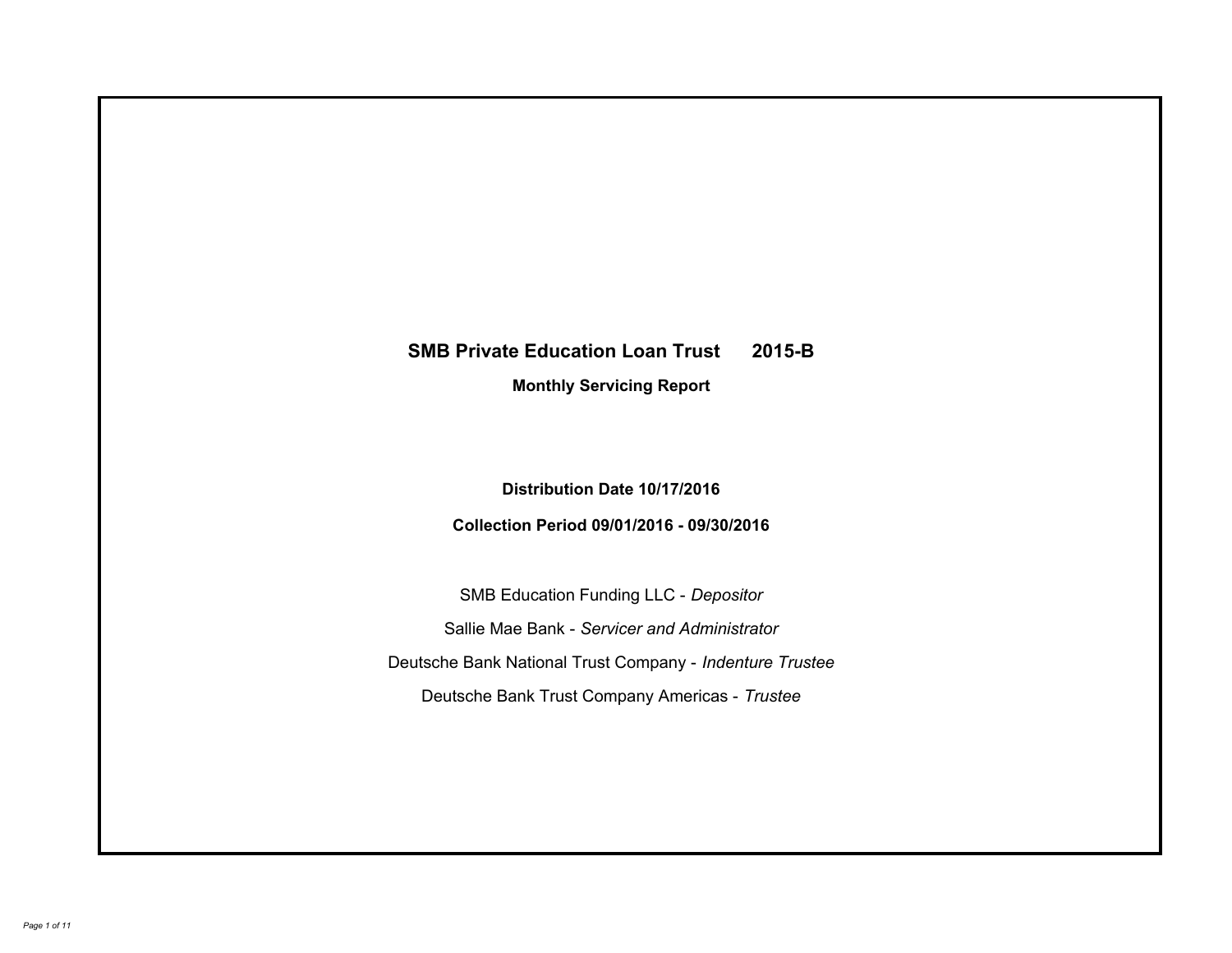A

| A | <b>Student Loan Portfolio Characteristics</b> |                                                 | <b>Settlement Date</b><br>07/30/2015 | 08/31/2016            | 09/30/2016            |
|---|-----------------------------------------------|-------------------------------------------------|--------------------------------------|-----------------------|-----------------------|
|   | <b>Principal Balance</b>                      |                                                 | \$700,964,388.29                     | \$643,641,805.91      | \$637,178,117.80      |
|   | Interest to be Capitalized Balance            |                                                 | 42,430,107.89                        | 44,851,314.33         | 45,792,526.64         |
|   | Pool Balance                                  |                                                 | \$743,394,496.18                     | \$688,493,120.24      | \$682,970,644.44      |
|   | Weighted Average Coupon (WAC)                 |                                                 |                                      |                       |                       |
|   |                                               | WAC1 (Contractual Interest Rate on the Loan)    | 8.20%                                | 8.45%                 | 8.45%                 |
|   |                                               | WAC2 (Average of Applicable Interest Rate)      | 8.18%                                | 8.42%                 | 8.42%                 |
|   |                                               | WAC3 (Average of Actual Interest Rate)          | 8.13%                                | 8.35%                 | 8.35%                 |
|   | Weighted Average Remaining Term               |                                                 | 128.84                               | 123.34                | 123.29                |
|   | Number of Loans                               |                                                 | 63,899                               | 59,320                | 58,887                |
|   | Number of Borrowers<br>Pool Factor            |                                                 | 43,918                               | 40,035<br>0.926147723 | 39,778<br>0.918718995 |
|   |                                               | Since Issued Total Constant Prepayment Rate (1) |                                      | 5.63%                 | 5.75%                 |
|   |                                               |                                                 |                                      |                       |                       |
| R | <b>Debt Securities</b>                        | <b>Cusip/Isin</b>                               | 09/15/2016                           |                       | 10/17/2016            |
|   | A <sub>1</sub>                                | 78448QAA6                                       | \$127,881,119.77                     |                       | \$120,093,092.73      |
|   | A <sub>2</sub> A                              | 78448QAB4                                       | \$192,000,000.00                     |                       | \$192,000,000.00      |
|   | A2B                                           | 78448QAC2                                       | \$90,000,000.00                      |                       | \$90,000,000.00       |
|   | A <sub>3</sub>                                | 78448QAD0                                       | \$75,000,000.00                      |                       | \$75,000,000.00       |
|   | B                                             | 78448QAE8                                       | \$70,000,000.00                      |                       | \$70,000,000.00       |
|   | C                                             | 78448QAF5                                       | \$50,000,000.00                      |                       | \$50,000,000.00       |
|   |                                               |                                                 |                                      |                       |                       |
| C | <b>Certificates</b>                           | Cusip/Isin                                      | 09/15/2016                           |                       | 10/17/2016            |
|   | Residual                                      | 78448Q108                                       | \$100,000.00                         |                       | \$100,000.00          |
|   |                                               |                                                 |                                      |                       |                       |
| D | <b>Account Balances</b>                       |                                                 | 09/15/2016                           |                       | 10/17/2016            |
|   | Reserve Account Balance                       |                                                 | \$1,896,081.00                       |                       | \$1,896,081.00        |
|   |                                               |                                                 |                                      |                       |                       |
| F | <b>Asset / Liability</b>                      |                                                 | 09/15/2016                           |                       | 10/17/2016            |
|   | Overcollateralization Percentage              |                                                 | 12.14%                               |                       | 12.57%                |
|   | Specified Overcollateralization Amount        |                                                 | \$206,547,936.07                     |                       | \$204,891,193.33      |
|   | Actual Overcollateralization Amount           |                                                 | \$83,612,000.47                      |                       | \$85,877,551.71       |

(1) Since Issued Total CPR calculations found in monthly servicing reports issued on or prior to September 15, 2015 originally included loans that were removed from the pool by the sponsor because they became ineligible for the pool between the cut-off date and settlement date. On October 5, 2015, Since Issued Total CPR calculations were revised to exclude these loans and all prior monthly servicing reports were restated. For additional information, see 'Since Issued CPR Methodology' found on page 11 of this report.

C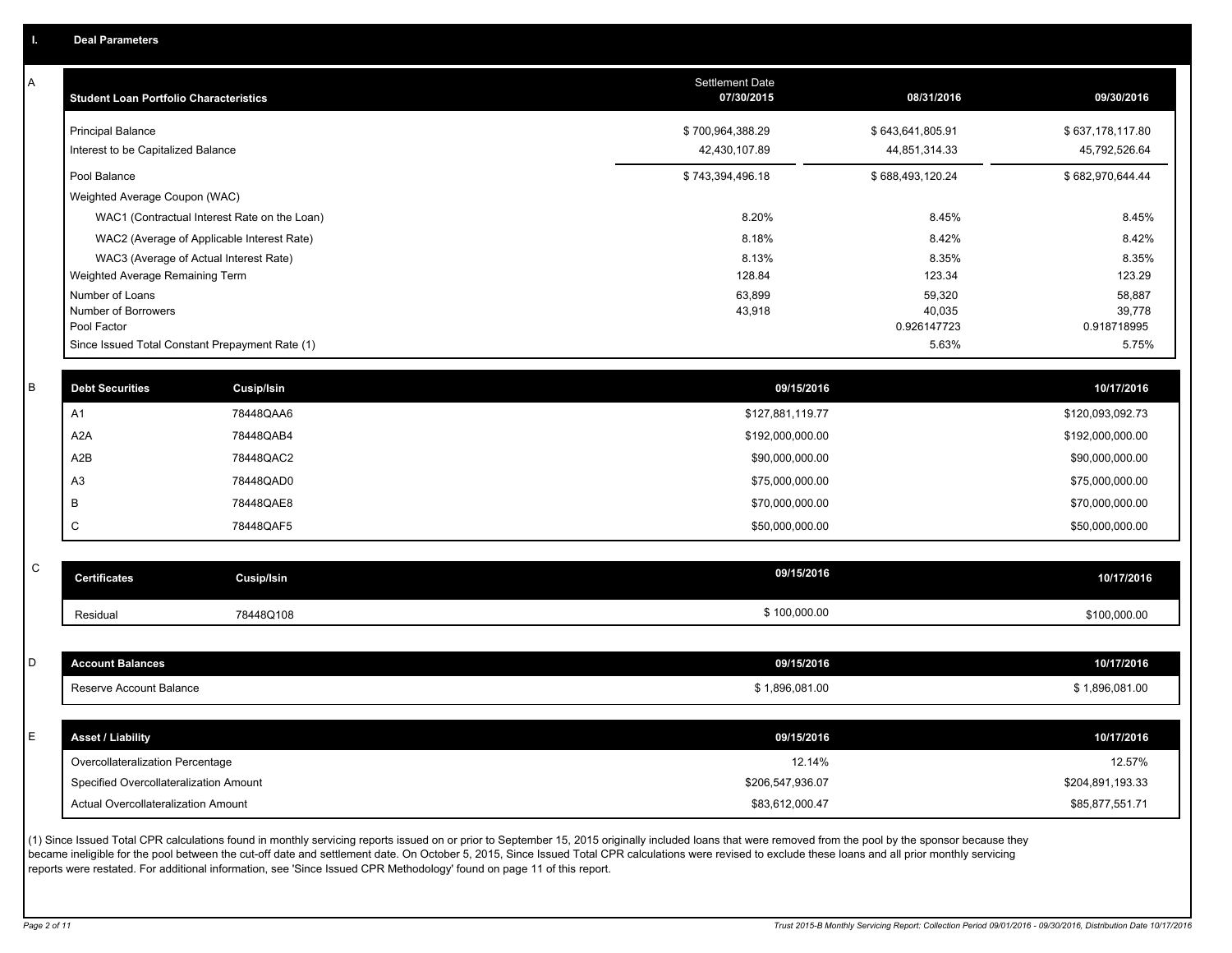### **II. 2015-B Trust Activity 09/01/2016 through 09/30/2016**

| <b>Borrower Principal</b><br>6,856,418.29<br>0.00<br><b>Consolidation Activity Principal</b><br>0.00<br>Seller Principal Reimbursement<br>0.00<br>Servicer Principal Reimbursement<br>0.00<br>Delinquent Principal Purchases by Servicer<br>0.00<br><b>Other Principal Deposits</b><br>\$6,856,418.29<br><b>Total Principal Receipts</b><br>B<br><b>Student Loan Interest Receipts</b><br><b>Borrower Interest</b><br>2,655,995.24<br>0.00<br><b>Consolidation Activity Interest</b> |  |
|--------------------------------------------------------------------------------------------------------------------------------------------------------------------------------------------------------------------------------------------------------------------------------------------------------------------------------------------------------------------------------------------------------------------------------------------------------------------------------------|--|
|                                                                                                                                                                                                                                                                                                                                                                                                                                                                                      |  |
|                                                                                                                                                                                                                                                                                                                                                                                                                                                                                      |  |
|                                                                                                                                                                                                                                                                                                                                                                                                                                                                                      |  |
|                                                                                                                                                                                                                                                                                                                                                                                                                                                                                      |  |
|                                                                                                                                                                                                                                                                                                                                                                                                                                                                                      |  |
|                                                                                                                                                                                                                                                                                                                                                                                                                                                                                      |  |
|                                                                                                                                                                                                                                                                                                                                                                                                                                                                                      |  |
|                                                                                                                                                                                                                                                                                                                                                                                                                                                                                      |  |
|                                                                                                                                                                                                                                                                                                                                                                                                                                                                                      |  |
|                                                                                                                                                                                                                                                                                                                                                                                                                                                                                      |  |
| 0.00<br>Seller Interest Reimbursement                                                                                                                                                                                                                                                                                                                                                                                                                                                |  |
| 0.00<br>Servicer Interest Reimbursement                                                                                                                                                                                                                                                                                                                                                                                                                                              |  |
| 0.00<br>Delinquent Interest Purchases by Servicer                                                                                                                                                                                                                                                                                                                                                                                                                                    |  |
| 0.00<br><b>Other Interest Deposits</b>                                                                                                                                                                                                                                                                                                                                                                                                                                               |  |
| \$2,655,995.24<br><b>Total Interest Receipts</b>                                                                                                                                                                                                                                                                                                                                                                                                                                     |  |
| C<br><b>Recoveries on Realized Losses</b><br>\$23,865.61                                                                                                                                                                                                                                                                                                                                                                                                                             |  |
| D<br><b>Investment Income</b><br>\$2,633.95                                                                                                                                                                                                                                                                                                                                                                                                                                          |  |
| Ε<br><b>Funds Borrowed from Next Collection Period</b><br>\$0.00                                                                                                                                                                                                                                                                                                                                                                                                                     |  |
| F<br>\$0.00<br><b>Funds Repaid from Prior Collection Period</b>                                                                                                                                                                                                                                                                                                                                                                                                                      |  |
| G<br><b>Loan Sale or Purchase Proceeds</b><br>\$0.00                                                                                                                                                                                                                                                                                                                                                                                                                                 |  |
| \$0.00<br>H<br>Initial Deposits to Distribution Account                                                                                                                                                                                                                                                                                                                                                                                                                              |  |
| \$0.00<br><b>Excess Transferred from Other Accounts</b>                                                                                                                                                                                                                                                                                                                                                                                                                              |  |
| J<br><b>Borrower Benefit Reimbursements</b><br>\$0.00                                                                                                                                                                                                                                                                                                                                                                                                                                |  |
| <b>Other Deposits</b><br>\$0.00<br>Κ                                                                                                                                                                                                                                                                                                                                                                                                                                                 |  |
| L<br><b>Other Fees Collected</b><br>\$0.00                                                                                                                                                                                                                                                                                                                                                                                                                                           |  |
| М<br><b>AVAILABLE FUNDS</b><br>\$9,538,913.09                                                                                                                                                                                                                                                                                                                                                                                                                                        |  |
| Non-Cash Principal Activity During Collection Period<br>N<br>\$392,730.18                                                                                                                                                                                                                                                                                                                                                                                                            |  |
| O<br>Aggregate Purchased Amounts by the Depositor, Servicer or Seller<br>\$0.00                                                                                                                                                                                                                                                                                                                                                                                                      |  |
| P<br>\$0.00<br>Aggregate Loan Substitutions                                                                                                                                                                                                                                                                                                                                                                                                                                          |  |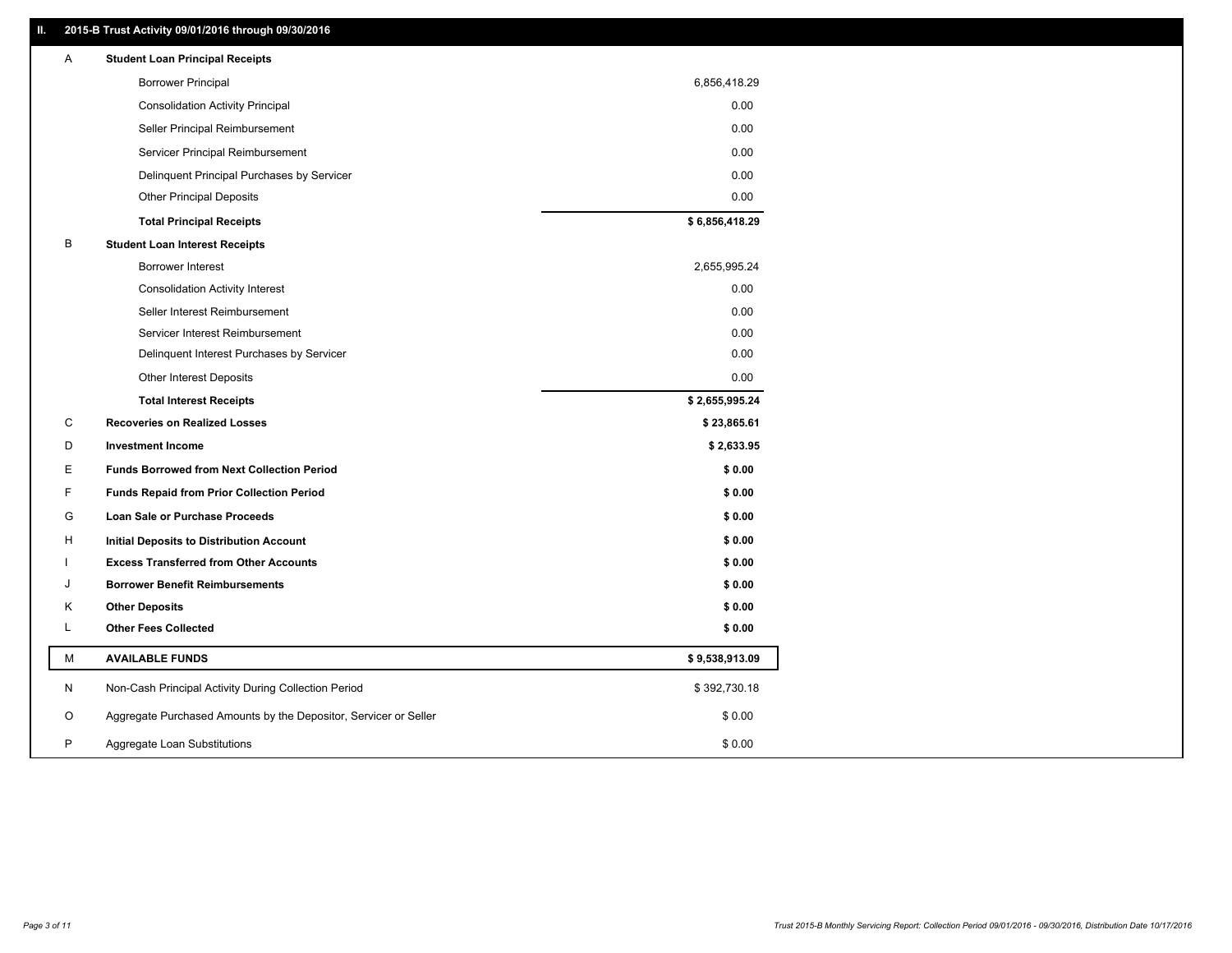|                   |                       |                          |         |                  | <b>Loans by Repayment Status</b> |                            |                          |         |                  |                |                            |
|-------------------|-----------------------|--------------------------|---------|------------------|----------------------------------|----------------------------|--------------------------|---------|------------------|----------------|----------------------------|
|                   |                       |                          |         | 09/30/2016       |                                  |                            |                          |         | 08/31/2016       |                |                            |
|                   |                       | <b>Wtd Avg</b><br>Coupon | # Loans | Principal        | % of Principal                   | % of Loans in<br>Repay (1) | <b>Wtd Avg</b><br>Coupon | # Loans | Principal        | % of Principal | % of Loans in<br>Repay (1) |
| INTERIM:          | IN SCHOOL             | 9.22%                    | 8,210   | \$90,232,823.42  | 14.161%                          | $-$ %                      | 9.21%                    | 8,556   | \$93,443,172.55  | 14.518%        | $-$ %                      |
|                   | GRACE                 | 8.95%                    | 4,297   | \$45,658,589.55  | 7.166%                           | $-$ %                      | 8.96%                    | 4,095   | \$43,932,243.60  | 6.826%         | $-$ %                      |
|                   | <b>DEFERMENT</b>      | 9.11%                    | 2,421   | \$25,737,609.38  | 4.039%                           | $-$ %                      | 9.08%                    | 2,170   | \$22,202,307.52  | 3.449%         | $-$ %                      |
| <b>REPAYMENT:</b> | <b>CURRENT</b>        | 8.01%                    | 41,327  | \$442,921,420.30 | 69.513%                          | 93.139%                    | 8.02%                    | 41,934  | \$450,503,556.33 | 69.993%        | 93.067%                    |
|                   | 31-60 DAYS DELINQUENT | 9.04%                    | 650     | \$7,352,406.82   | 1.154%                           | 1.546%                     | 9.02%                    | 645     | \$7,045,729.06   | 1.095%         | 1.456%                     |
|                   | 61-90 DAYS DELINQUENT | 8.79%                    | 283     | \$3,178,412.76   | 0.499%                           | 0.668%                     | 9.17%                    | 287     | \$3,518,553.76   | 0.547%         | 0.727%                     |
|                   | > 90 DAYS DELINQUENT  | 9.05%                    | 113     | \$1,202,958.40   | 0.189%                           | 0.253%                     | 8.76%                    | 109     | \$1,280,539.12   | 0.199%         | 0.265%                     |
|                   | <b>FORBEARANCE</b>    | 8.41%                    | 1,586   | \$20,893,897.17  | 3.279%                           | 4.394%                     | 8.28%                    | 1,524   | \$21,715,703.97  | 3.374%         | 4.486%                     |
| <b>TOTAL</b>      |                       |                          | 58,887  | \$637,178,117.80 | 100.00%                          | 100.00%                    |                          | 59,320  | \$643,641,805.91 | 100.00%        | 100.00%                    |

Percentages may not total 100% due to rounding  $^\star$ 

1 Loans classified in "Repayment" include any loan for which interim interest only, \$25 fixed payments or full principal and interest payments are due.

|                |                       |                          |         | 09/30/2016       |                |                                |                          |         | 08/31/2016       |                |                                |
|----------------|-----------------------|--------------------------|---------|------------------|----------------|--------------------------------|--------------------------|---------|------------------|----------------|--------------------------------|
|                |                       | <b>Wtd Avg</b><br>Coupon | # Loans | Principal        | % of Principal | % of Loans in<br>P&I Repay (2) | <b>Wtd Avg</b><br>Coupon | # Loans | Principal        | % of Principal | % of Loans in<br>P&I Repay (2) |
| INTERIM:       | IN SCHOOL             | 8.67%                    | 17,331  | \$206,691,880.43 | 32.439%        | $-$ %                          | 8.66%                    | 18,123  | \$214,750,120.43 | 33.365%        | $-$ %                          |
|                | GRACE                 | 8.42%                    | 8,415   | \$99,162,182.23  | 15.563%        | $-$ %                          | 8.42%                    | 7,933   | \$94,521,678.69  | 14.685%        | $-$ %                          |
|                | <b>DEFERMENT</b>      | 8.71%                    | 4,602   | \$48,229,606.61  | 7.569%         | $-$ %                          | 8.67%                    | 4,119   | \$42,006,300.45  | 6.526%         | $-$ %                          |
| P&I REPAYMENT: | <b>CURRENT</b>        | 7.93%                    | 26,008  | \$251,480,281.99 | 39.468%        | 88.833%                        | 7.97%                    | 26,694  | \$259,946,602.76 | 40.387%        | 88.912%                        |
|                | 31-60 DAYS DELINQUENT | 9.07%                    | 576     | \$6,603,386.01   | 1.036%         | 2.333%                         | 9.00%                    | 566     | \$6,261,647.71   | 0.973%         | 2.142%                         |
|                | 61-90 DAYS DELINQUENT | 8.78%                    | 263     | \$2,968,764.61   | 0.466%         | 1.049%                         | 9.25%                    | 265     | \$3,298,937.23   | 0.513%         | 1.128%                         |
|                | > 90 DAYS DELINQUENT  | 9.05%                    | 106     | \$1,148,118.75   | 0.180%         | 0.406%                         | 8.70%                    | 96      | \$1,140,814.67   | 0.177%         | 0.390%                         |
|                | FORBEARANCE           | 8.41%                    | 1,586   | \$20,893,897.17  | 3.279%         | 7.381%                         | 8.28%                    | 1,524   | \$21,715,703.97  | 3.374%         | 7.428%                         |
| <b>TOTAL</b>   |                       |                          | 58,887  | \$637,178,117.80 | 100.00%        | 100.00%                        |                          | 59,320  | \$643,641,805.91 | 100.00%        | 100.00%                        |

WAC reflects WAC3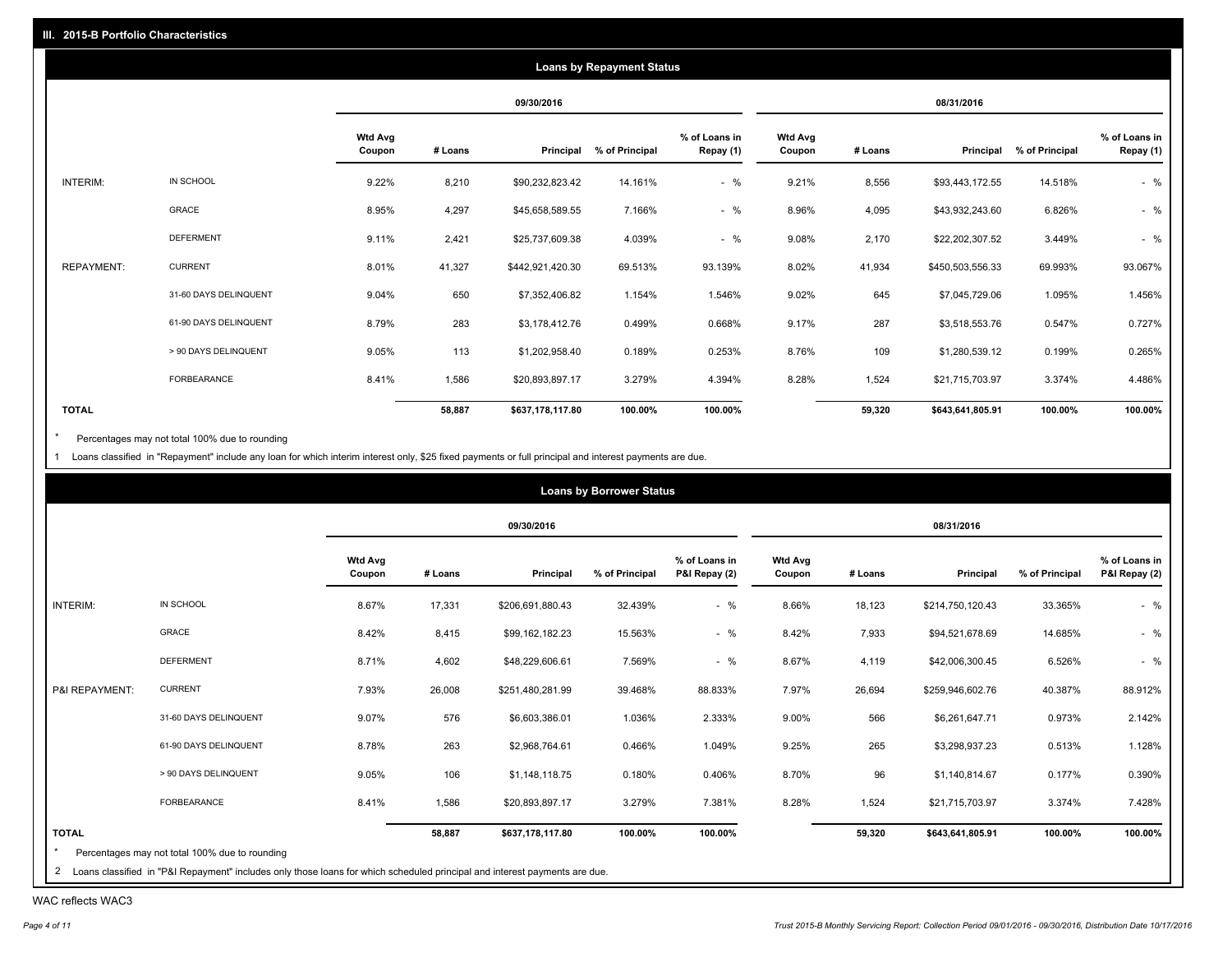|                                                               | 9/30/2016        | 8/31/2016        |
|---------------------------------------------------------------|------------------|------------------|
| Pool Balance                                                  | \$682,970,644.44 | \$688,493,120.24 |
| Total # Loans                                                 | 58,887           | 59,320           |
| Total # Borrowers                                             | 39,778           | 40,035           |
| Weighted Average Coupon                                       | 8.42%            | 8.42%            |
| Weighted Average Remaining Term                               | 123.29           | 123.34           |
| Percent of Pool - Cosigned                                    | 92.2%            | 92.2%            |
| Percent of Pool - Non Cosigned                                | 7.8%             | 7.8%             |
| Borrower Interest Accrued for Period                          | \$4,200,662.14   | \$4,498,859.57   |
| Outstanding Borrower Interest Accrued                         | \$48,544,672.28  | \$47,724,196.45  |
| Gross Principal Realized Loss - Periodic                      | \$439,527.25     | \$638,610.55     |
| Gross Principal Realized Loss - Cumulative                    | \$5,894,070.27   | \$5,454,543.02   |
| Recoveries on Realized Losses - Periodic                      | \$23,865.61      | \$44,317.82      |
| Recoveries on Realized Losses - Cumulative                    | \$218,297.05     | \$194,431.44     |
| Net Losses - Periodic                                         | \$415,661.64     | \$594,292.73     |
| Net Losses - Cumulative                                       | \$5,675,773.22   | \$5,260,111.58   |
| Non-Cash Principal Activity - Capitalized Interest            | \$832,697.57     | \$730,747.18     |
| Since Issued Total Constant Prepayment Rate (CPR) (1)         | 5.75%            | 5.63%            |
| <b>Loan Substitutions</b>                                     | \$0.00           | \$0.00           |
| <b>Cumulative Loan Substitutions</b>                          | \$0.00           | \$0.00           |
| <b>Unpaid Servicing Fees</b>                                  | \$0.00           | \$0.00           |
| <b>Unpaid Administration Fees</b>                             | \$0.00           | \$0.00           |
| <b>Unpaid Carryover Servicing Fees</b>                        | \$0.00           | \$0.00           |
| Note Interest Shortfall                                       | \$0.00           | \$0.00           |
| Loans in Modification                                         | \$10,106,923.45  | \$9,565,317.39   |
| % of Loans in Modification as a % of Loans in Repayment (P&I) | 3.57%            | 3.27%            |
|                                                               |                  |                  |
| % Annualized Gross Principal Realized Loss - Periodic as a %  |                  | 2.62%            |
| of Loans in Repayment (P&I) * 12                              | 1.86%            |                  |
| % Gross Principal Realized Loss - Cumulative as a % of        |                  |                  |
| Original Pool Balance                                         | 0.79%            | 0.73%            |

(1) Since Issued Total CPR calculations found in monthly servicing reports issued on or prior to September 15, 2015 originally included loans that were removed from the pool by the sponsor because they became ineligible for the pool between the cut-off date and settlement date. On October 5, 2015, Since Issued Total CPR calculations were revised to exclude these loans and all prior monthly servicing reports were restated. For additional information, see 'Since Issued CPR Methodology' found on page 11 of this report.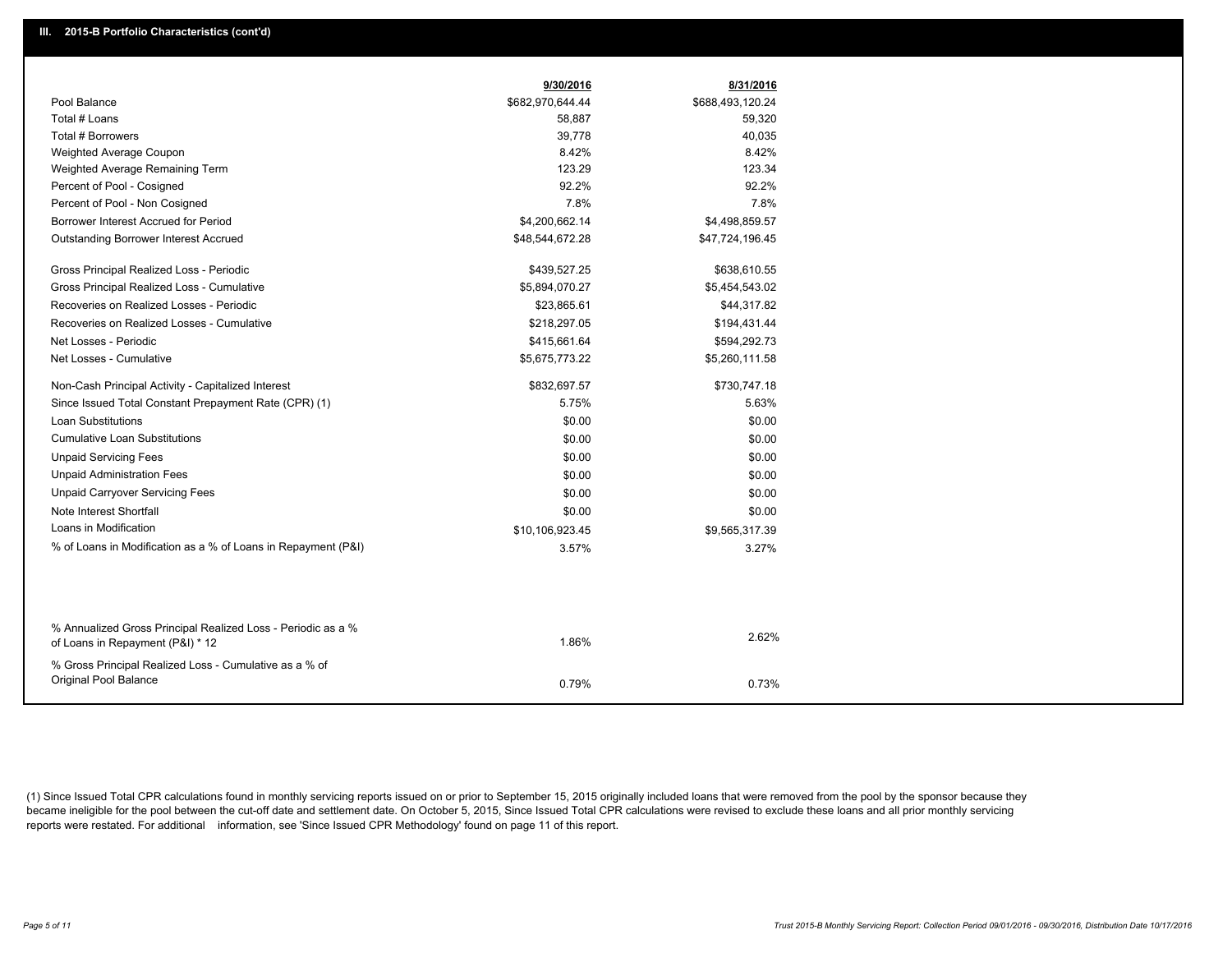#### **Loan Program**  A

|                                    | Weighted<br><b>Average Coupon</b> | # LOANS | <b>\$ AMOUNT</b> | $%$ *     |
|------------------------------------|-----------------------------------|---------|------------------|-----------|
| - Smart Option Interest-Only Loans | 7.16%                             | 12,915  | \$125,676,015.59 | 19.724%   |
| - Smart Option Fixed Pay Loans     | 8.33%                             | 16,325  | \$203,691,990.73 | 31.968%   |
| - Smart Option Deferred Loans      | 8.81%                             | 29.647  | \$307,810,111.48 | 48.308%   |
| - Other Loan Programs              | $0.00\%$                          | 0       | \$0.00           | $0.000\%$ |
| <b>Total</b>                       | 8.35%                             | 58,887  | \$637,178,117.80 | 100.000%  |

\* Percentages may not total 100% due to rounding

B

C

**Index Type**

|                       | Weighted<br><b>Average Coupon</b> | # LOANS | <b>\$ AMOUNT</b> | $%$ *    |
|-----------------------|-----------------------------------|---------|------------------|----------|
| - Fixed Rate Loans    | 9.22%                             | 10,316  | \$124,408,143.37 | 19.525%  |
| - LIBOR Indexed Loans | 8.14%                             | 48.571  | \$512,769,974.43 | 80.475%  |
| - Other Index Rates   | $0.00\%$                          | 0       | \$0.00           | 0.000%   |
| <b>Total</b>          | 8.35%                             | 58,887  | \$637,178,117.80 | 100.000% |

\* Percentages may not total 100% due to rounding

## **Weighted Average Recent FICO**

| $0 - 639$            | 3,801  | \$35,760,764.71  | 5.612%   |
|----------------------|--------|------------------|----------|
| 640 - 669            | 3,309  | \$32,511,142.42  | 5.102%   |
| 670 - 699            | 6,907  | \$71,347,640.55  | 11.197%  |
| 700 - 739<br>$740 +$ | 13,857 | \$149,992,000.14 | 23.540%  |
|                      | 31,002 | \$347,436,347.92 | 54.527%  |
| N/A(1)               | 11     | \$130,222.06     | 0.020%   |
| <b>Total</b>         | 58,887 | \$637,178,117.80 | 100.000% |

WAC reflects WAC3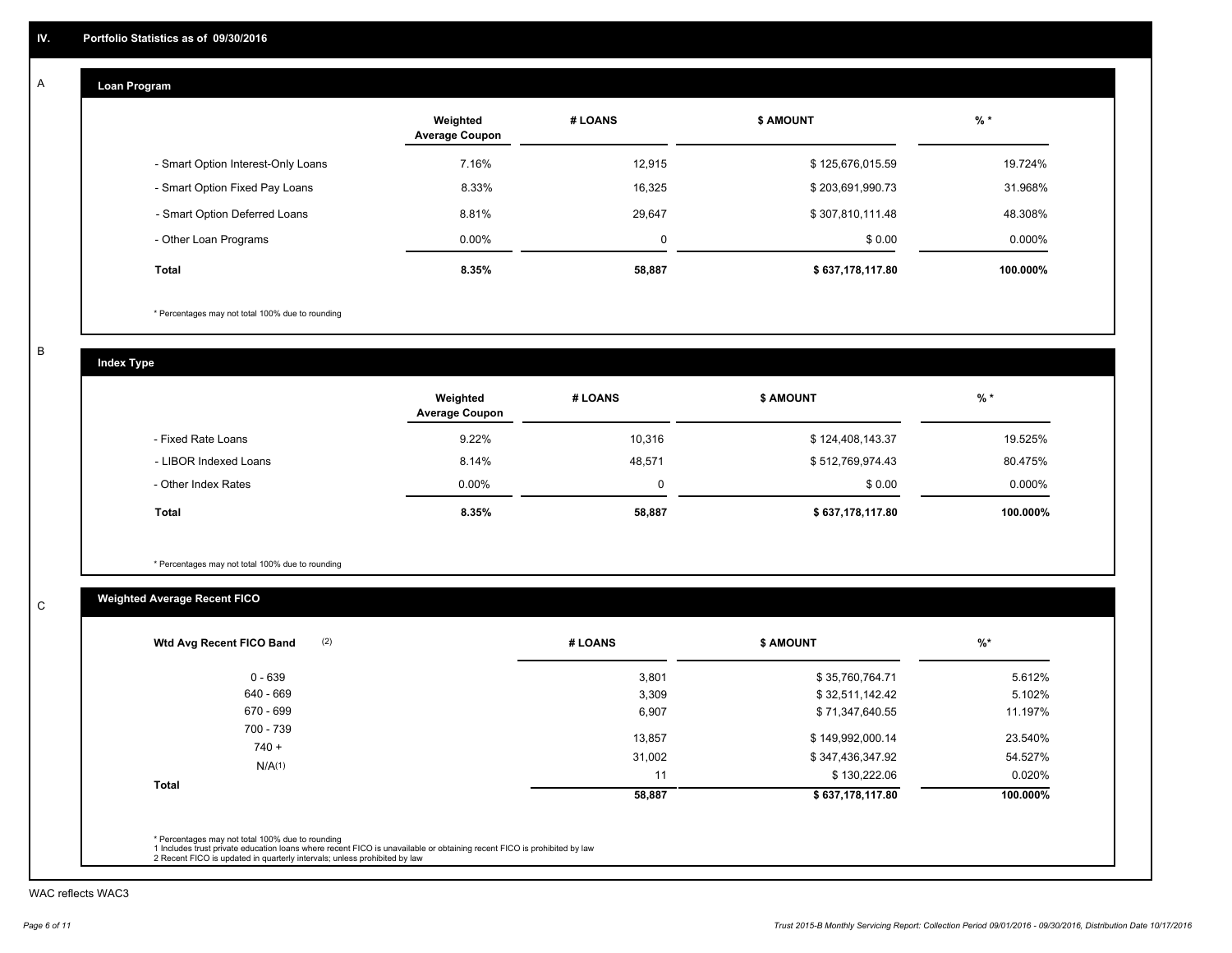| ۷. |      | 2015-B Reserve Account and Principal Distribution Calculations                             |                  |  |
|----|------|--------------------------------------------------------------------------------------------|------------------|--|
| А. |      | <b>Reserve Account</b>                                                                     |                  |  |
|    |      | Specified Reserve Account Balance                                                          | \$1,896,081.00   |  |
|    |      | Actual Reserve Account Balance                                                             | \$1,896,081.00   |  |
| В. |      | <b>Principal Distribution Amount</b>                                                       |                  |  |
|    | i.   | Class A Notes Outstanding                                                                  | \$484,881,119.77 |  |
|    | ii.  | Pool Balance                                                                               | \$682,970,644.44 |  |
|    | iii. | First Priority Principal Distribution Amount (i - ii)                                      | \$0.00           |  |
|    |      |                                                                                            |                  |  |
|    | iv.  | Class A and B Notes Outstanding                                                            | \$554,881,119.77 |  |
|    | v.   | First Priority Principal Distribution Amount                                               | \$0.00           |  |
|    | vi.  | Pool Balance                                                                               | \$682,970,644.44 |  |
|    | vii. | Specified Overcollateralization Amount                                                     | \$204,891,193.33 |  |
|    |      | Available Funds (after payment of waterfall items A through H)<br>viii.                    | \$0.00           |  |
|    | ix.  | <b>Class C Notes Outstanding</b>                                                           | \$50,000,000.00  |  |
|    | х.   | Regular Principal Distribution Amount (if (iv > 0, (iv - v) - (vi - vii), min(viii, ix))   | \$76,801,668.66  |  |
|    |      |                                                                                            |                  |  |
|    | xi.  | Pool Balance                                                                               | \$682,970,644.44 |  |
|    | xii. | 10% of Initial Pool Balance                                                                | \$74,339,449.62  |  |
|    |      | First Priority Principal Distribution Amount<br>xiii.                                      | \$0.00           |  |
|    |      | <b>Regular Principal Distribution Amount</b><br>xiv.                                       | \$76,801,668.66  |  |
|    |      | Available Funds (after payment of waterfall items A through J)<br>XV.                      | \$0.00           |  |
|    |      | xvi. Additional Principal Distribution Amount (if(ix $\lt$ = x, min(xv, xi - xiii - xiv))) | \$0.00           |  |
|    |      |                                                                                            |                  |  |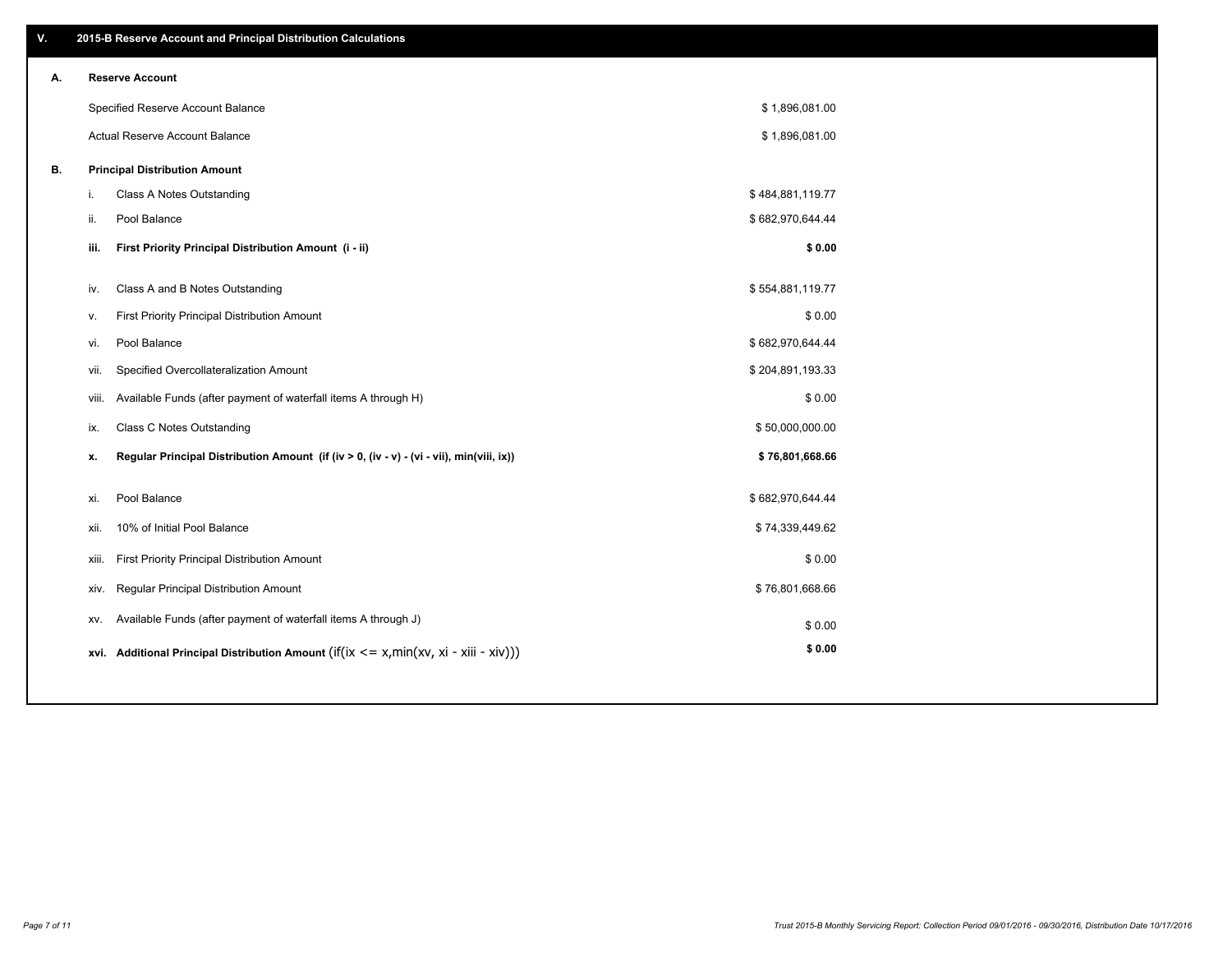|              |                                                         | Paid           | <b>Funds Balance</b> |
|--------------|---------------------------------------------------------|----------------|----------------------|
|              | <b>Total Available Funds</b>                            |                | \$9,538,913.09       |
| A            | <b>Trustee Fees</b>                                     | \$15,750.00    | \$9,523,163.09       |
| B            | <b>Servicing Fees</b>                                   | \$429,608.82   | \$9,093,554.27       |
| C            | i. Administration Fees                                  | \$8,333.00     | \$9,085,221.27       |
|              | ii. Unreimbursed Administrator Advances plus any Unpaid | \$0.00         | \$9,085,221.27       |
| D            | Class A Noteholders Interest Distribution Amount        | \$905,527.56   | \$8,179,693.71       |
| Е            | First Priority Principal Payment                        | \$0.00         | \$8,179,693.71       |
| F            | Class B Noteholders Interest Distribution Amount        | \$204,166.67   | \$7,975,527.04       |
| G            | Class C Noteholders Interest Distribution Amount        | \$187,500.00   | \$7,788,027.04       |
| H            | <b>Reinstatement Reserve Account</b>                    | \$0.00         | \$7,788,027.04       |
|              | Regular Principal Distribution                          | \$7,788,027.04 | \$0.00               |
| J            | <b>Carryover Servicing Fees</b>                         | \$0.00         | \$0.00               |
| Κ            | Additional Principal Distribution Amount                | \$0.00         | \$0.00               |
| L.           | <b>Unpaid Expenses of Trustee</b>                       | \$0.00         | \$0.00               |
| M            | Unpaid Expenses of Administrator                        | \$0.00         | \$0.00               |
| $\mathsf{N}$ | Remaining Funds to the Residual Certificateholders      | \$0.00         | \$0.00               |

#### **Waterfall Conditions**

|      | Pool Balance                                                                     | \$682,970,644.44 |  |
|------|----------------------------------------------------------------------------------|------------------|--|
|      | Class A and B Notes Outstanding                                                  | \$554,881,119.77 |  |
| iii. | Class C Noteholders' Interest Distribution Ratio (i / ii)                        | 123.08%          |  |
| iv.  | Minimum Ratio                                                                    | 110.00%          |  |
| v.   | Is the Class C Noteholders' Interest Distribution Condition Satisfied (iii > iv) |                  |  |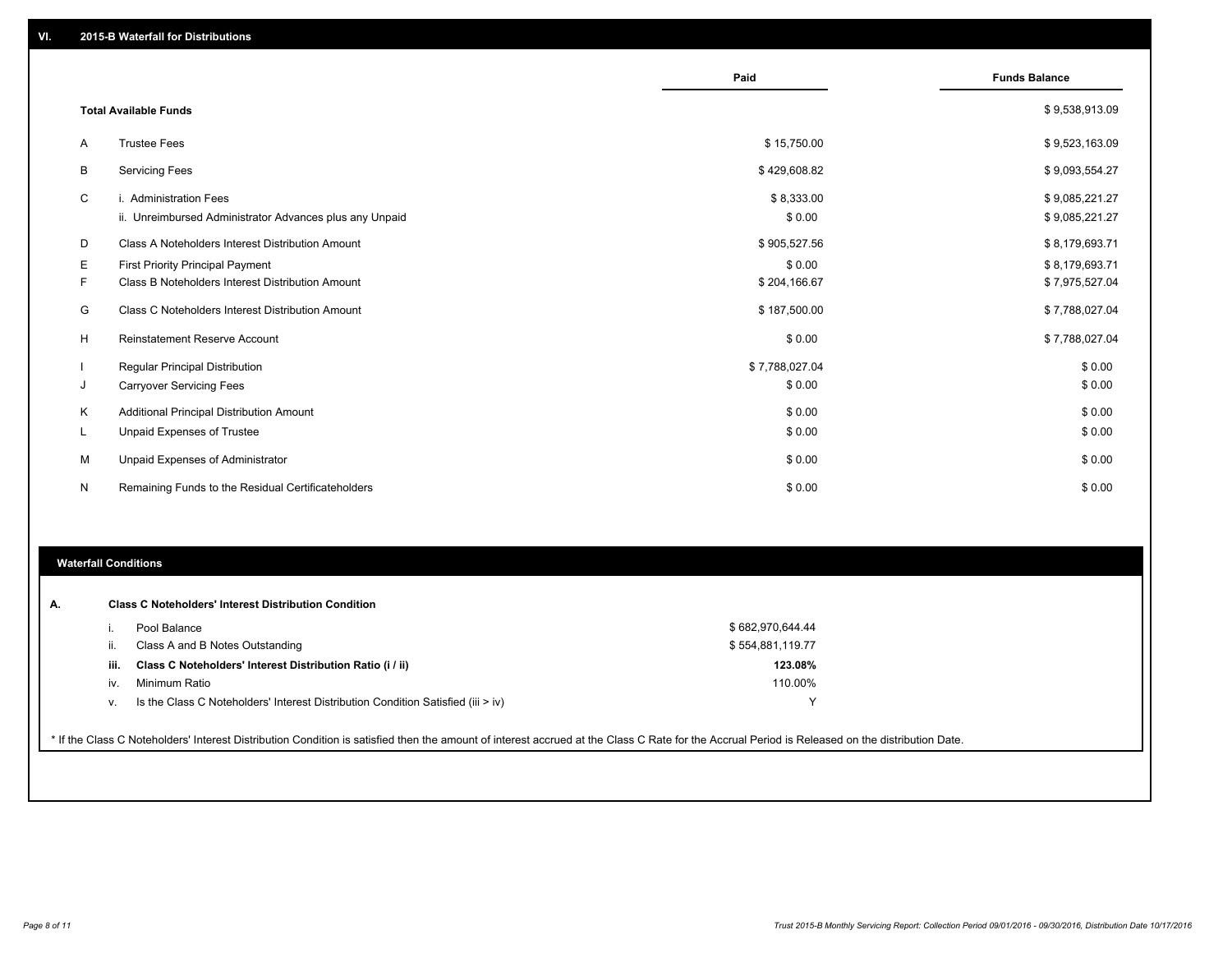| <b>Distribution Amounts</b>                                |                         |                         |                         |
|------------------------------------------------------------|-------------------------|-------------------------|-------------------------|
|                                                            | A <sub>1</sub>          | A2A                     | A2B                     |
| Cusip/Isin                                                 | 78448QAA6               | 78448QAB4               | 78448QAC2               |
| <b>Beginning Balance</b>                                   | \$127,881,119.77        | \$192,000,000.00        | \$90,000,000.00         |
| Index                                                      | <b>LIBOR</b>            | <b>FIXED</b>            | <b>LIBOR</b>            |
| Spread/Fixed Rate                                          | 0.70%                   | 2.98%                   | 1.20%                   |
| Record Date (Days Prior to Distribution)                   | 1 NEW YORK BUSINESS DAY | 1 NEW YORK BUSINESS DAY | 1 NEW YORK BUSINESS DAY |
| <b>Accrual Period Begin</b>                                | 9/15/2016               | 9/15/2016               | 9/15/2016               |
| <b>Accrual Period End</b>                                  | 10/17/2016              | 10/15/2016              | 10/17/2016              |
| Daycount Fraction                                          | 0.0888889               | 0.08333333              | 0.08888889              |
| Interest Rate*                                             | 1.22428%                | 2.98000%                | 1.72428%                |
| <b>Accrued Interest Factor</b>                             | 0.001088249             | 0.002483333             | 0.001532693             |
| <b>Current Interest Due</b>                                | \$139,166.49            | \$476,800.00            | \$137,942.40            |
| Interest Shortfall from Prior Period Plus Accrued Interest | $\mathsf{\$}$ -         | $\frac{2}{3}$ -         | $\mathsf{\$}$ -         |
| <b>Total Interest Due</b>                                  | \$139,166.49            | \$476,800.00            | \$137,942.40            |
| <b>Interest Paid</b>                                       | \$139,166.49            | \$476,800.00            | \$137,942.40            |
| <b>Interest Shortfall</b>                                  | $\mathsf{\$}$ -         | $\frac{1}{2}$           | $\frac{2}{3}$ -         |
| <b>Principal Paid</b>                                      | \$7,788,027.04          | $\frac{2}{3}$ -         | $\mathsf{\$}$ -         |
| <b>Ending Principal Balance</b>                            | \$120,093,092.73        | \$192,000,000.00        | \$90,000,000.00         |
| Paydown Factor                                             | 0.032860874             | 0.000000000             | 0.000000000             |
| <b>Ending Balance Factor</b>                               | 0.506721910             | 1.000000000             | 1.000000000             |

\* Pay rates for Current Distribution. For the interest rates applicable to the next distribution date, please see https://www.salliemae.com/about/investors/data/SMBabrate.txt.

**VII. 2015-B Distributions**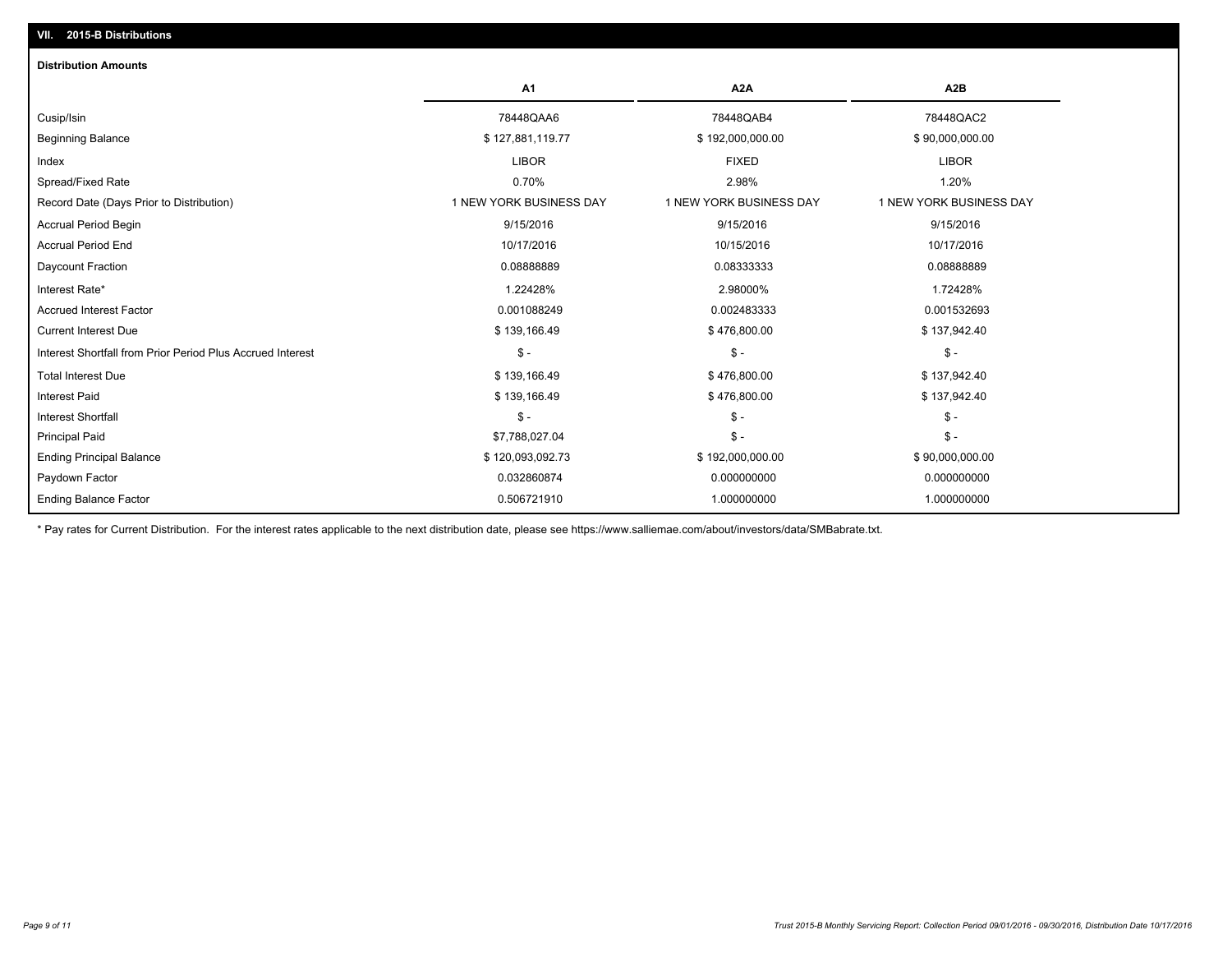| <b>Distribution Amounts</b>                                |                         |                         |                         |
|------------------------------------------------------------|-------------------------|-------------------------|-------------------------|
|                                                            | A3                      | в                       | С                       |
| Cusip/Isin                                                 | 78448QAD0               | 78448QAE8               | 78448QAF5               |
| <b>Beginning Balance</b>                                   | \$75,000,000.00         | \$70,000,000.00         | \$50,000,000.00         |
| Index                                                      | <b>LIBOR</b>            | <b>FIXED</b>            | <b>FIXED</b>            |
| Spread/Fixed Rate                                          | 1.75%                   | 3.50%                   | 4.50%                   |
| Record Date (Days Prior to Distribution)                   | 1 NEW YORK BUSINESS DAY | 1 NEW YORK BUSINESS DAY | 1 NEW YORK BUSINESS DAY |
| <b>Accrual Period Begin</b>                                | 9/15/2016               | 9/15/2016               | 9/15/2016               |
| <b>Accrual Period End</b>                                  | 10/17/2016              | 10/15/2016              | 10/15/2016              |
| Daycount Fraction                                          | 0.0888889               | 0.08333333              | 0.08333333              |
| Interest Rate*                                             | 2.27428%                | 3.50000%                | 4.50000%                |
| <b>Accrued Interest Factor</b>                             | 0.002021582             | 0.002916667             | 0.003750000             |
| <b>Current Interest Due</b>                                | \$151,618.67            | \$204,166.67            | \$187,500.00            |
| Interest Shortfall from Prior Period Plus Accrued Interest | $S -$                   | $\mathsf{\$}$ -         | $\mathsf{\$}$ -         |
| <b>Total Interest Due</b>                                  | \$151,618.67            | \$204,166.67            | \$187,500.00            |
| <b>Interest Paid</b>                                       | \$151,618.67            | \$204,166.67            | \$187,500.00            |
| <b>Interest Shortfall</b>                                  | $S -$                   | $\mathsf{\$}$ -         | $\mathsf{\$}$ -         |
| <b>Principal Paid</b>                                      | $S -$                   | $\mathsf{\$}$ -         | $\mathsf{\$}$ -         |
| <b>Ending Principal Balance</b>                            | \$75,000,000.00         | \$70,000,000.00         | \$50,000,000.00         |
| Paydown Factor                                             | 0.000000000             | 0.000000000             | 0.000000000             |
| <b>Ending Balance Factor</b>                               | 1.000000000             | 1.000000000             | 1.000000000             |
|                                                            |                         |                         |                         |

\* Pay rates for Current Distribution. For the interest rates applicable to the next distribution date, please see https://www.salliemae.com/about/investors/data/SMBabrate.txt.

**VII. 2015-B Distributions**